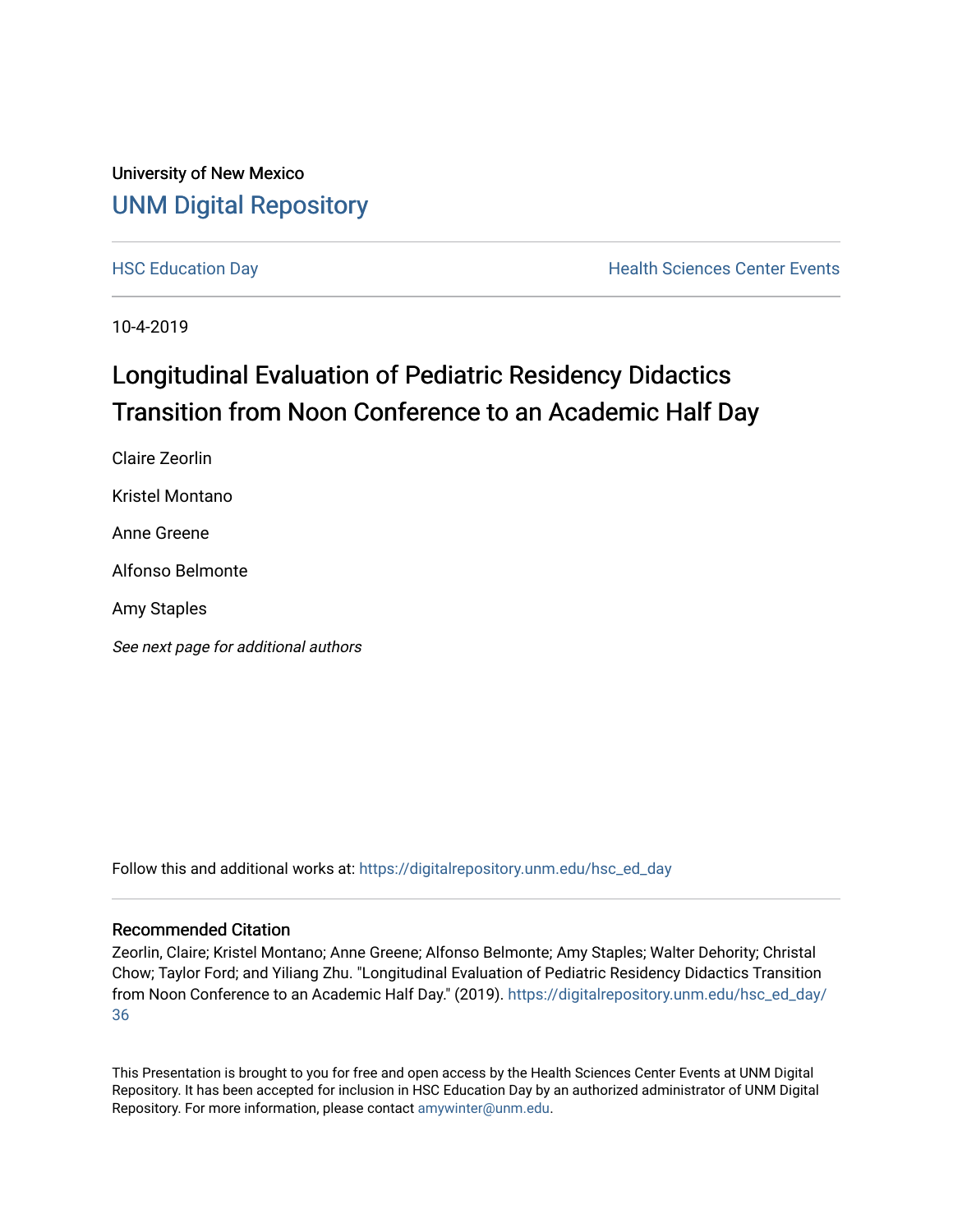### Authors

Claire Zeorlin, Kristel Montano, Anne Greene, Alfonso Belmonte, Amy Staples, Walter Dehority, Christal Chow, Taylor Ford, and Yiliang Zhu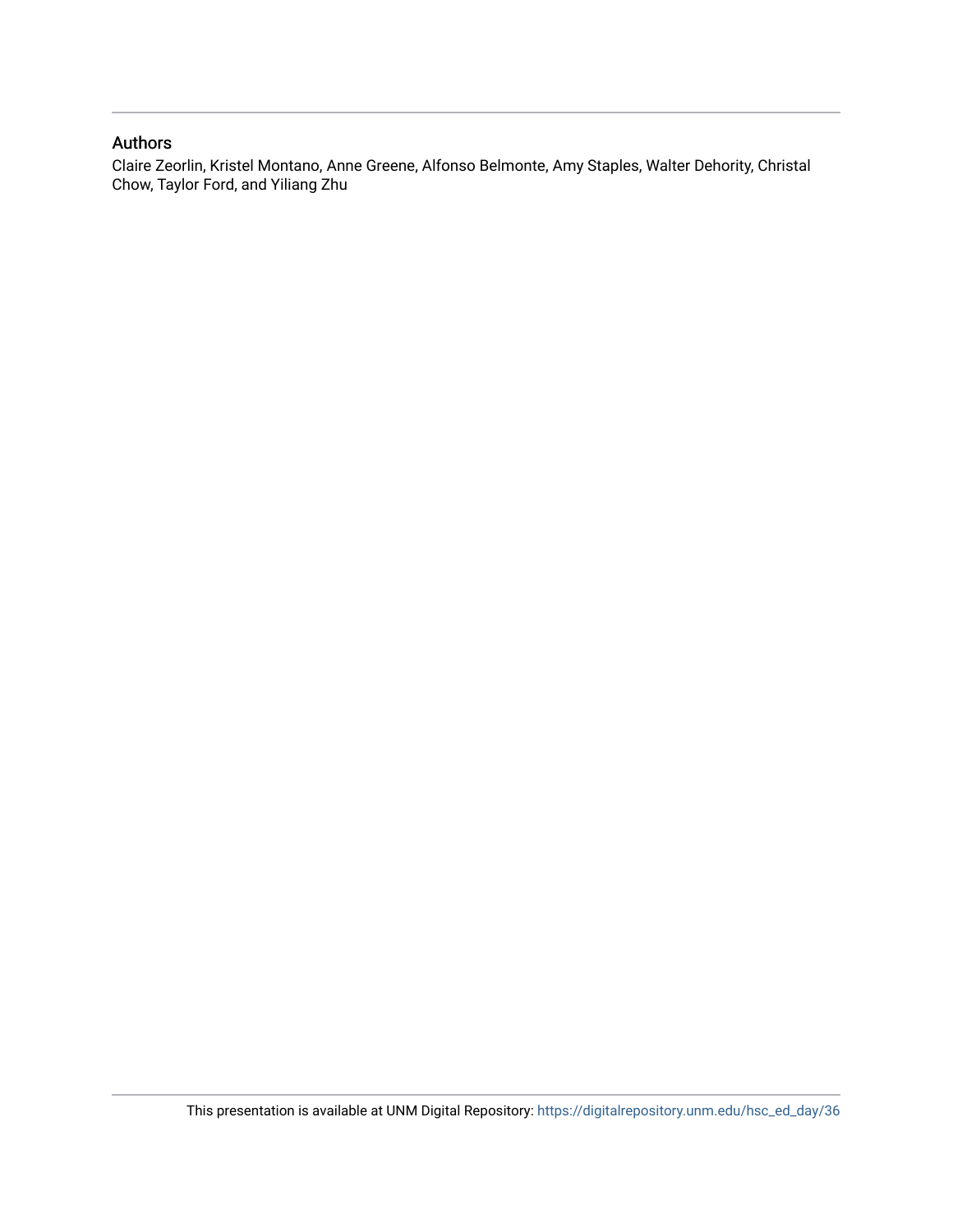

# **Longitudinal Evaluation of Pediatric Residency Didactics Transition from Noon Conference to an Academic Half Day**

Claire Zeorlin, MD, Kristel Montano, MD, Rebecca Craig, MD, E. Anne Greene, MD, Lanier Lopez, MD, , Alfonso Belmonte, MD, Amy Staples, MD, Walter Dehority, MD, Christal Chow, MD, Taylor Ford, MD, Pediatrics, and Yiliang Zhu, PhD, Internal Medicine

BACKGROUND: In 2009, the UNM Pediatric Residency transitioned program didactics from noon conference to an academic half day. Immediate evaluation of resident and faculty satisfaction, resident attendance, board exam pass rate and In-Training-Exam (ITE) scores showed improvements with this change. OBJECTIVE: Investigate the longitudinal impact of the academic half day at UNM on resident and faculty satisfaction, resident attendance and clinical knowledge in the form of standardized exam results. METHODS: In this mixed-methods study, surveys regarding satisfaction were conducted of current pediatric residents (n=32) and faculty (n=32) at UNM. To assess clinical knowledge, quantitative measures such as senior resident ITE scores and pediatric board exam pass rate will be evaluated. Finally, focus groups were conducted with pediatric residents and faculty separately to evaluate concepts related to resident autonomy, competence and engagement with the academic half day. RESULTS: Preliminary review of survey data shows 88% and 63% overall satisfaction with the academic half day format from residents and faculty respectively, consistent with 2012 study results. Similar to prior, residents feel that the academic half day does not interfere with clinical education (97%) or patient care duties (83%). Pediatric Board exam pass rate from 2015-2017 is 65% which is similar to pass rates prior to the academic